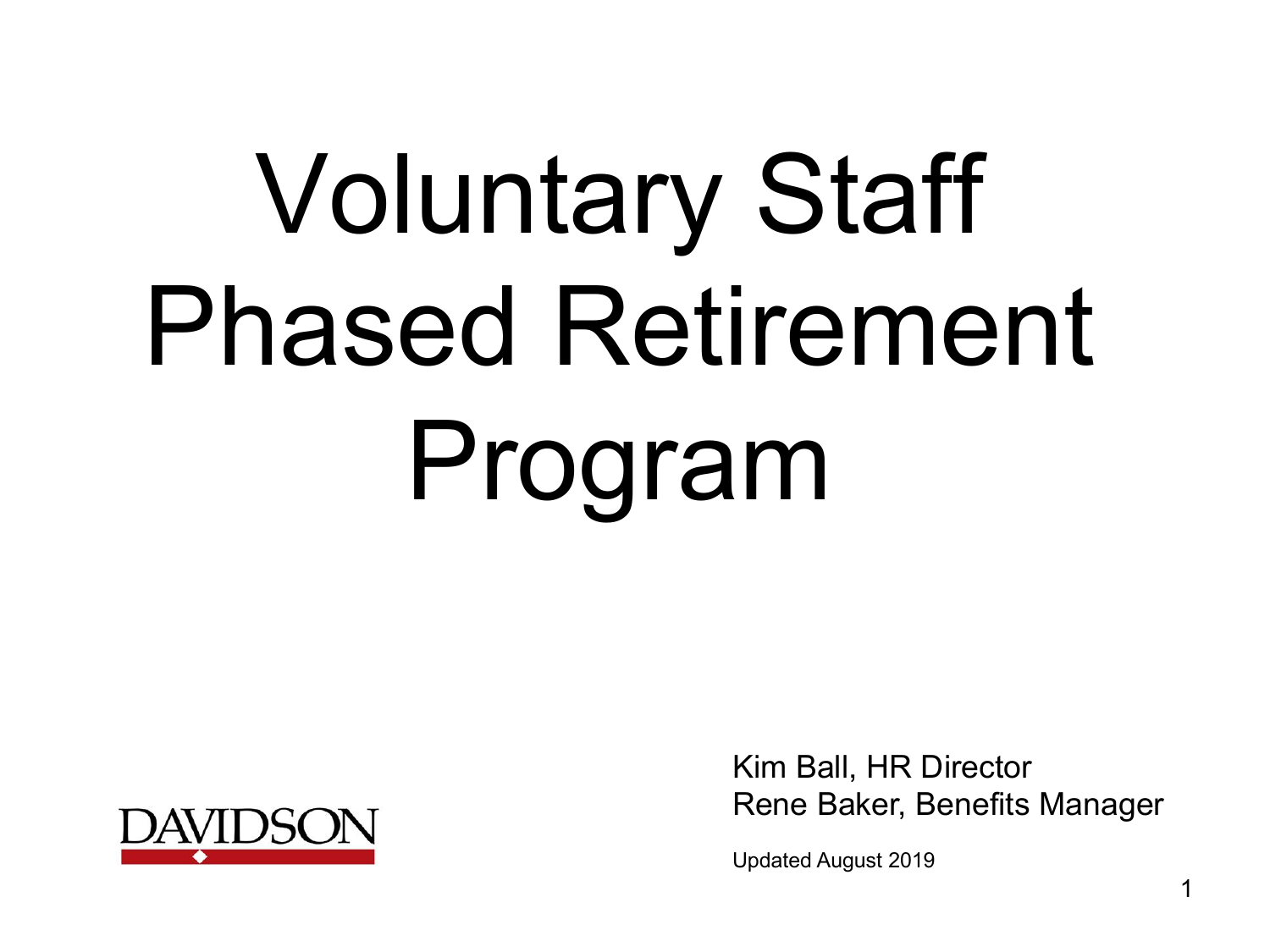### Goals of Program

- To help staff employees phase into retirement
- To allow management advanced notice of retirements so they can consider options for the position
- To address employee requests for a phased retirement program

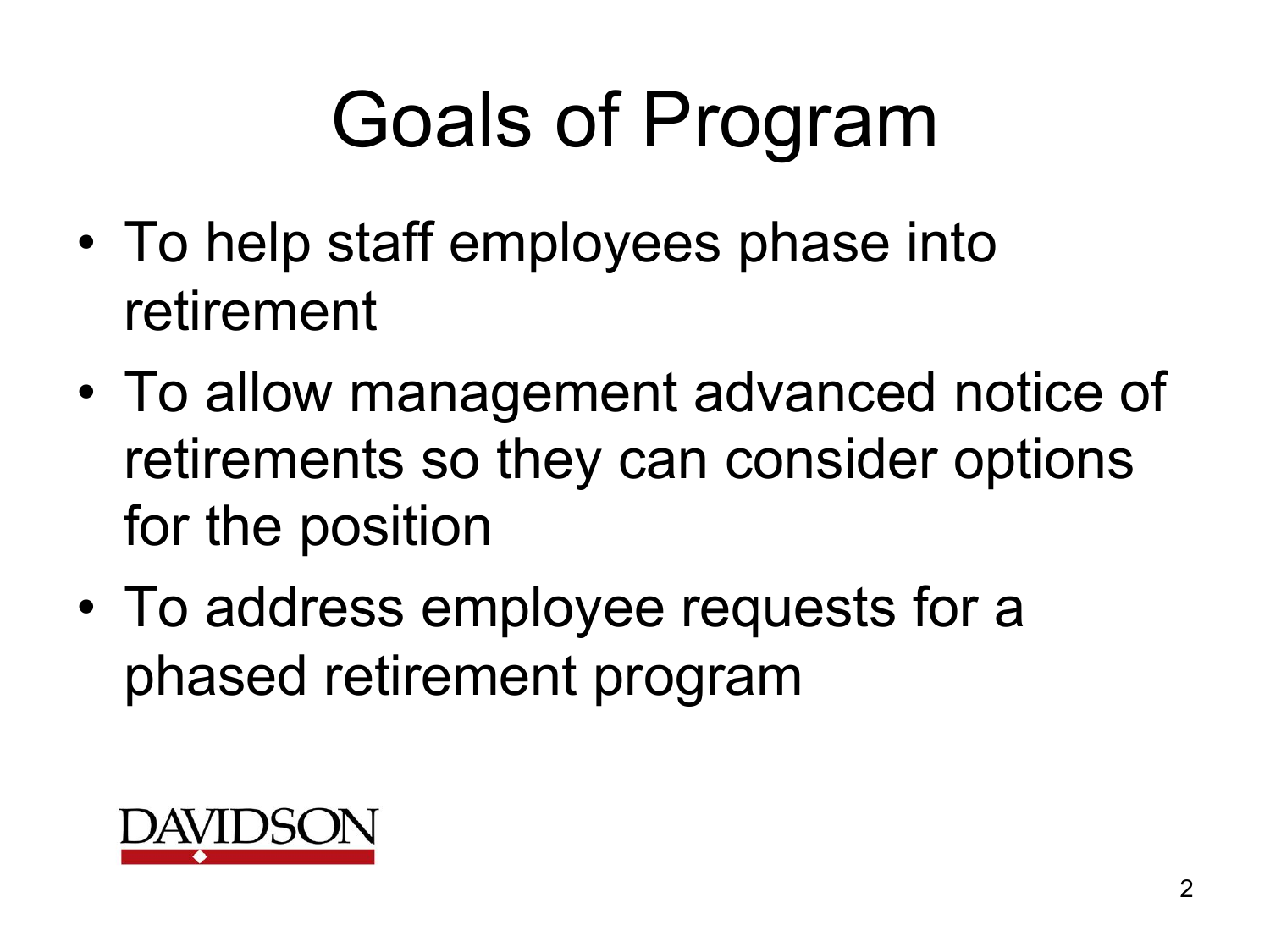## **Eligibility**

- Must have worked continuously in a benefited, full-time position at Davidson for at least the past 10 years; and
- Must have combined years of full-time service and age that equals or exceeds 70

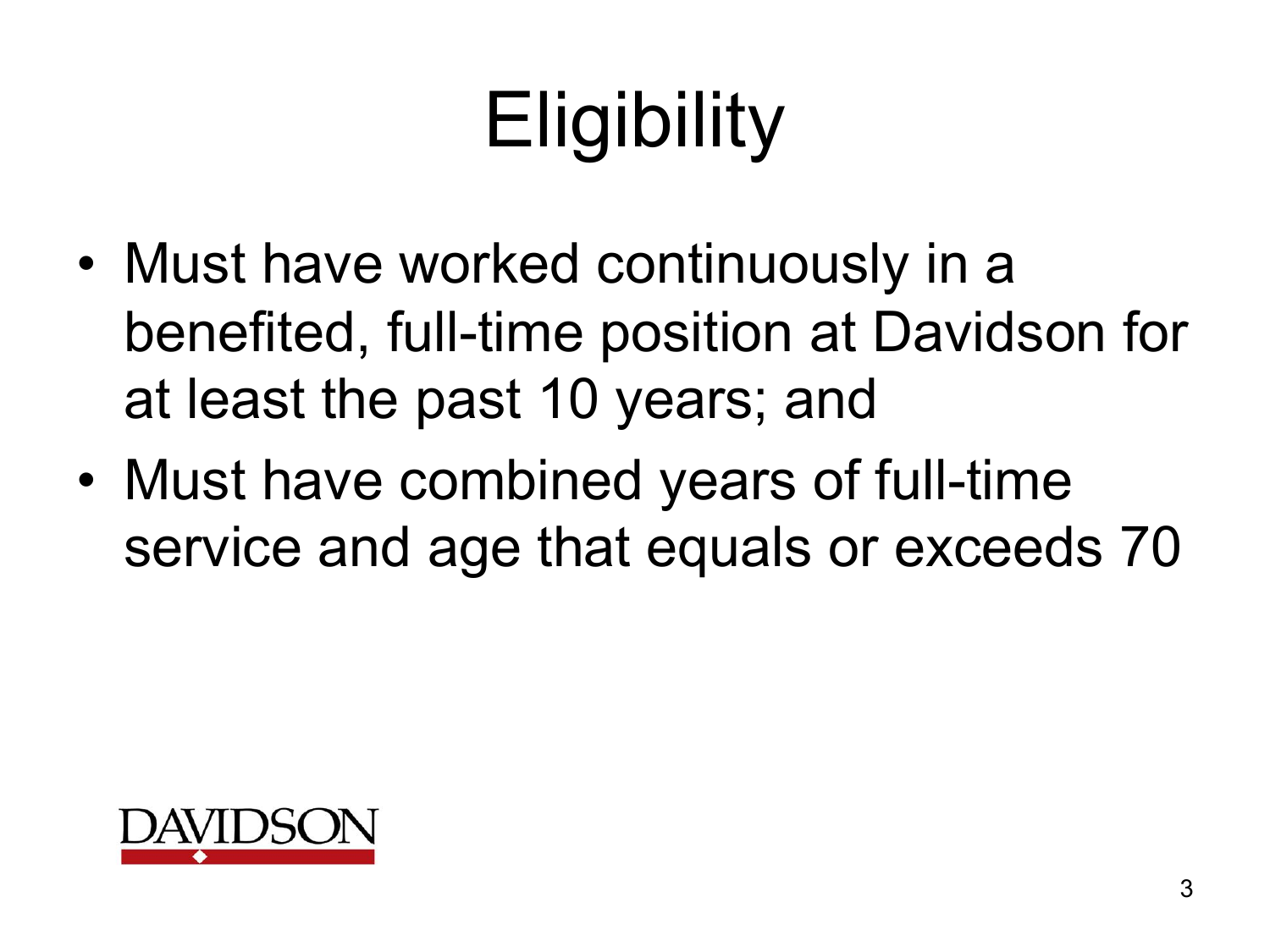#### What does the program do?

The Voluntary Staff Phased Retirement Program allows eligible staff employees to retain most of their full-time benefits while working half-time for no less than six months and no more than thirty-six months at prorated salary.

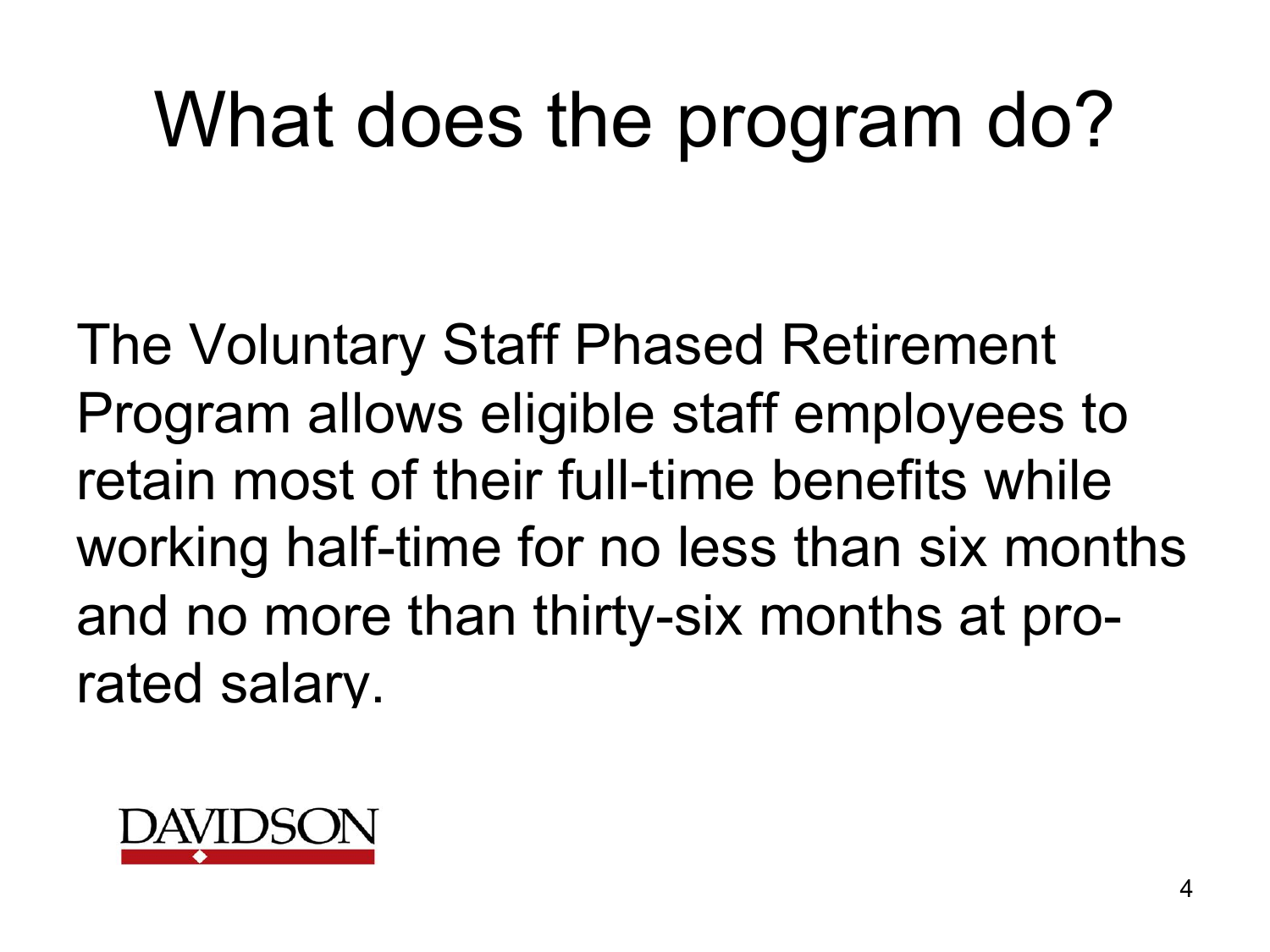#### Details of the program

- Not a guaranteed benefit
- Must be approved by the college
- Formal agreement that is legally binding
- Does not give retiree medical or other retirement benefits to those under 60 years of age (unless otherwise eligible)

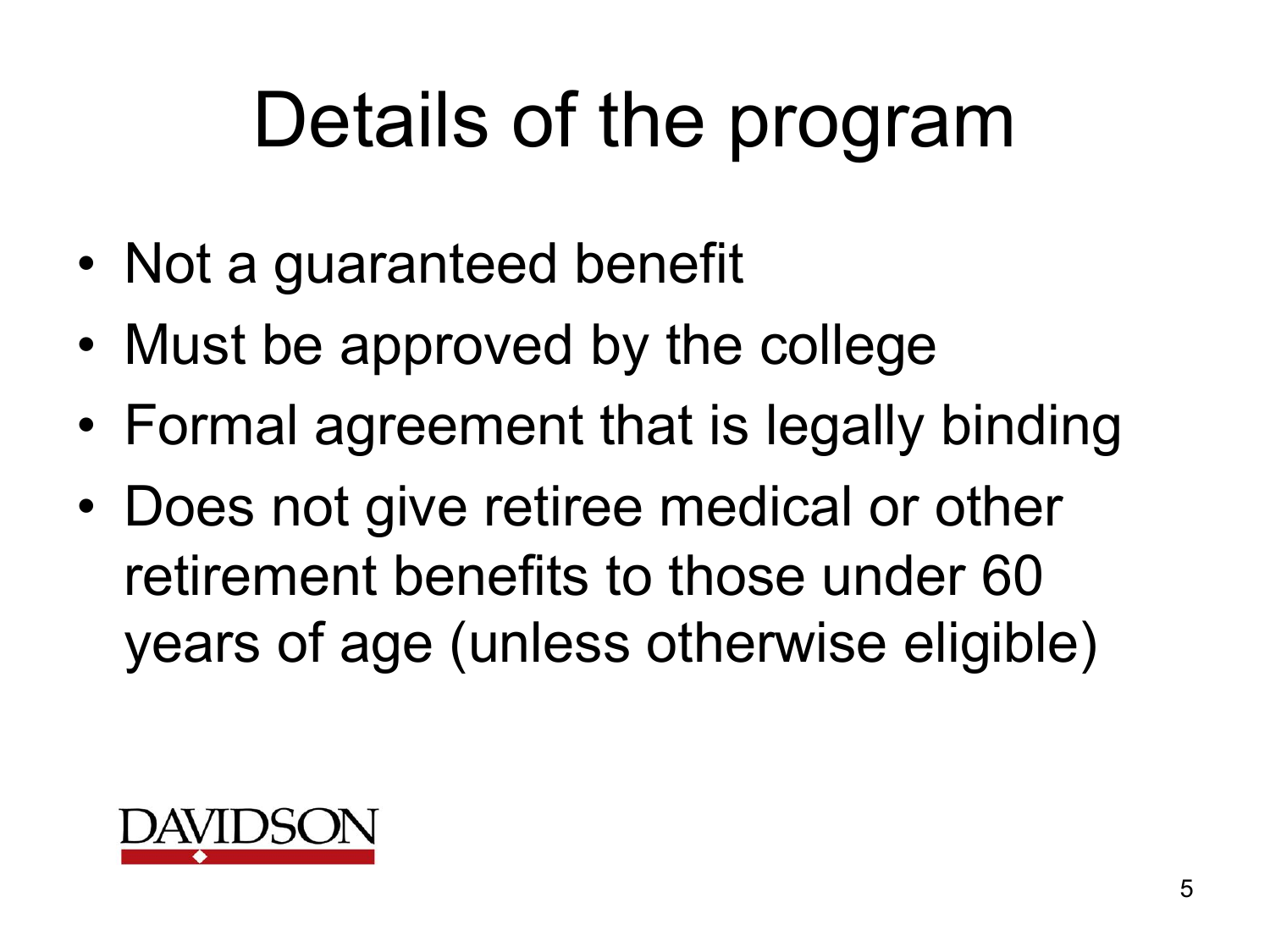## Benefits Changes

- Retirement contributions and leave accruals will change to be consistent with half-time employment
- Employee will no longer be eligible to continue in college-paid life insurance and long-term disability if schedule is below 30 hours per week

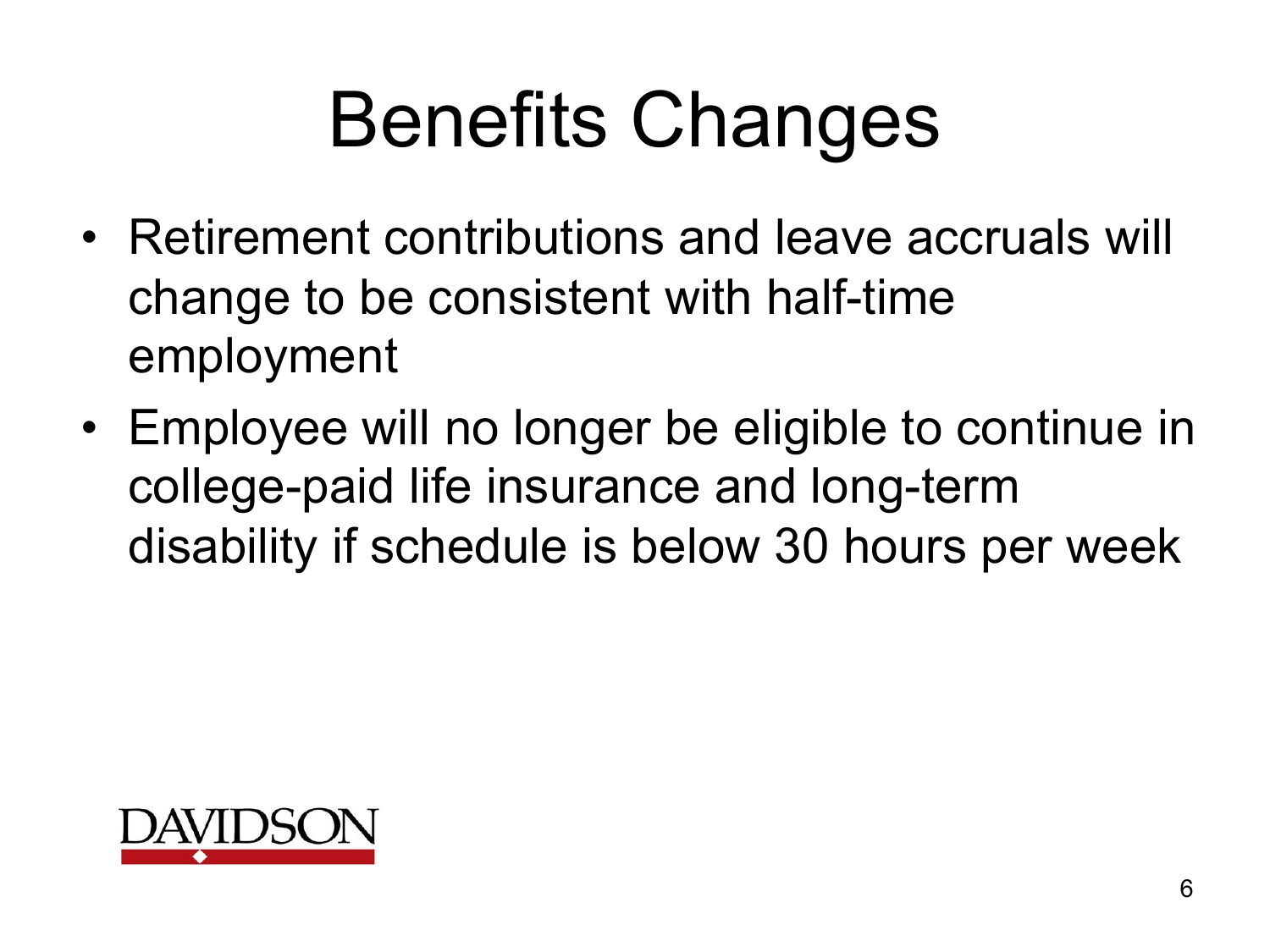## Limits Future Work for College

- Employee cannot return to work at the college in any regular, benefited position
- Employee can do temporary work at the college but only after 180 day break in service, and no plan to work can be discussed or negotiated before 180 day break in service following retirement (this is a DOL rule that affects the employee's ability to draw retirement savings)

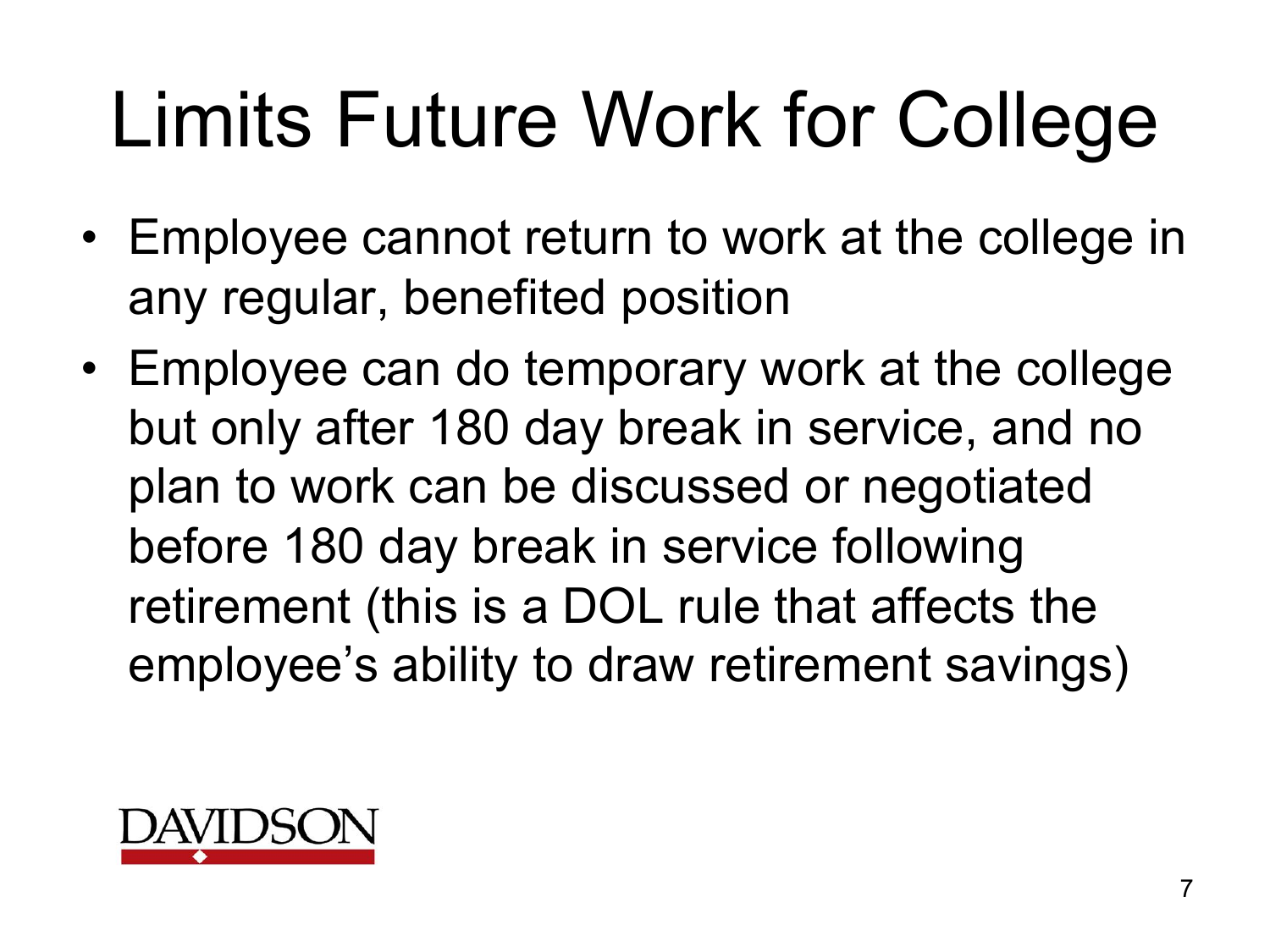#### Process

- 1. Read the entire Program Summary document
- 2. Submit Expression of Interest form to Supervisor and copy to Rene Baker in HR
- 3. Have initial discussion about possible part-time work arrangements with managers
- 4. If it looks like it might work and employee wants to proceed, employee requests Program Application and ADEA Release from HR

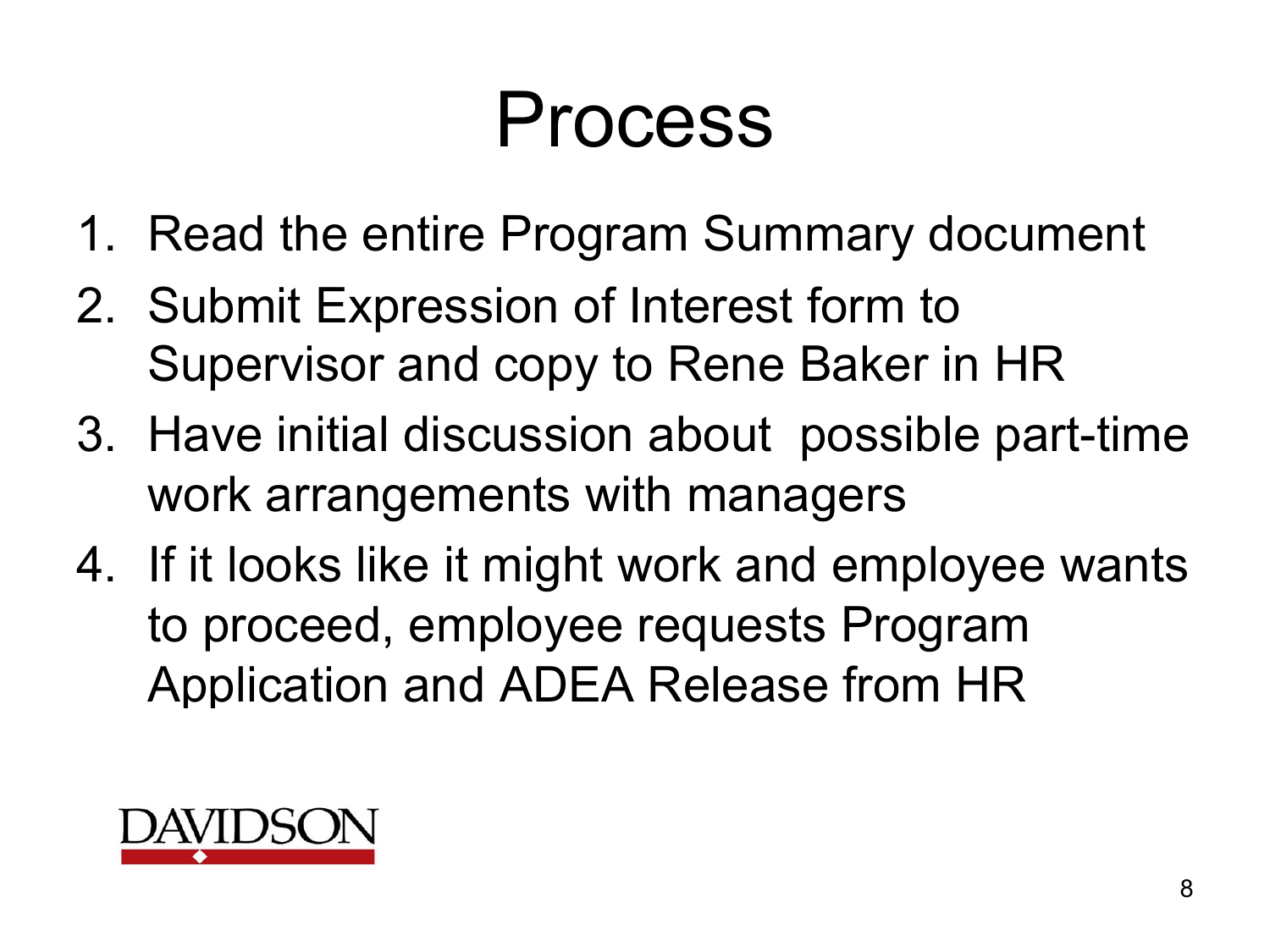## Process (continued)

- 5. Employee negotiates work arrangement with department management
- 6. Employee completes and signs application and general release form within 45 days
- 7. College approves when Division Leader signs the forms, and the agreement is binding 7 days after employee signs